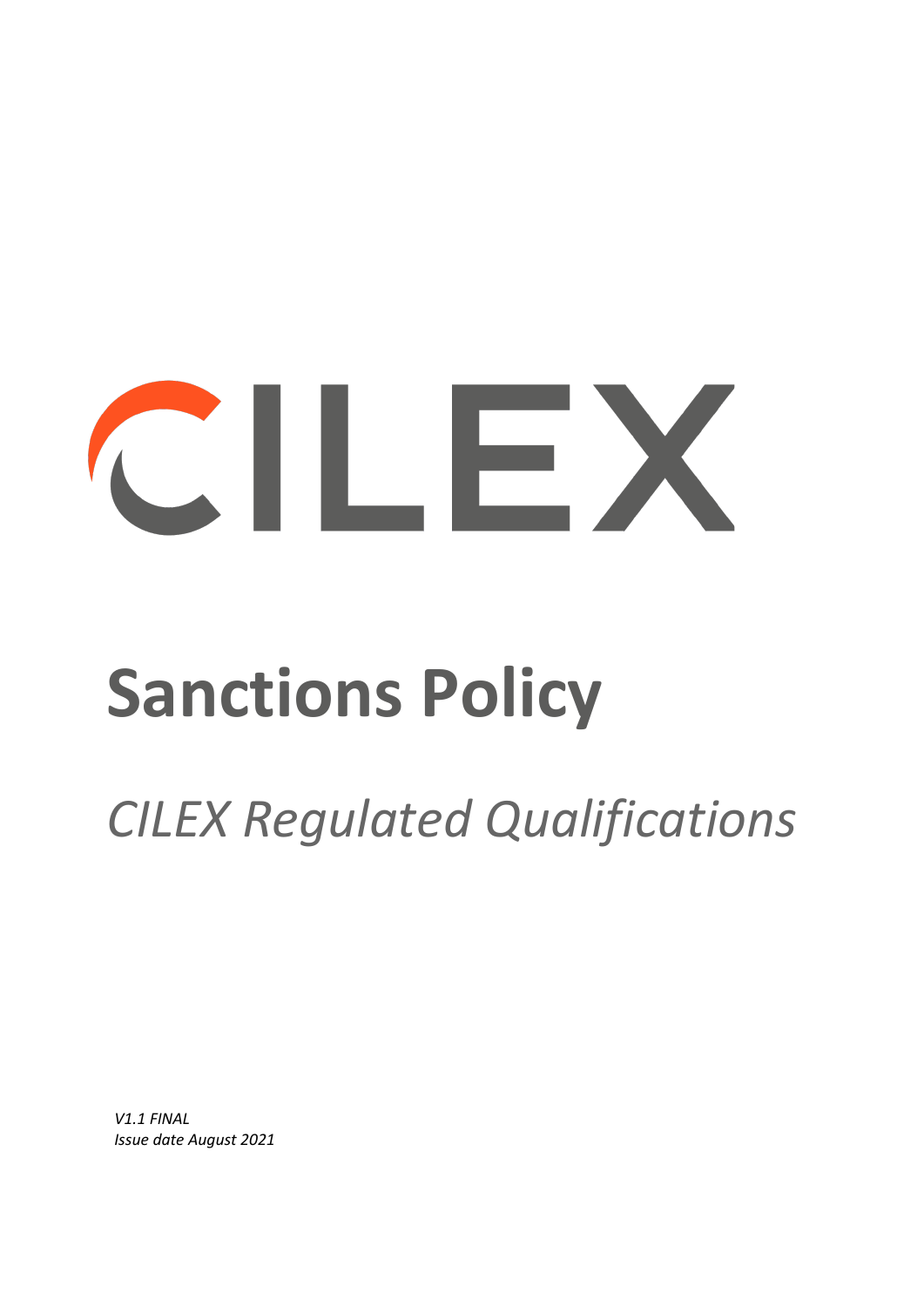#### **Purpose**

- 1. CILEX has a responsibility to protect the integrity of CILEX qualifications, the interests of its learners and CILEX's reputation.
- 2. The purpose of this policy is to set out the principles governing CILEX's approach to the implementation of sanctions on learners, training providers and training provider staff. These principles ensure that sanctions are decided fairly, applied consistently and transparently, and that adverse effects are prevented or mitigated.

#### **Scope**

3. This policy applies to CILEX learners, Heads of Training providers, accredited training provider staff and associated contractors, CILEX staff and assessors and other CILEX contractors involved in qualification and/or assessment delivery for CILEX Regulated Qualifications (Appendix 1).

# **Definitions**

- 4. The term 'learners' in the context of this policy includes all individuals studying for the regulated qualifications listed in Appendix 1.
- 5. Regulated qualification in the context of this policy means a CILEX qualification which is regulated by Ofqual and/or Qualifications Wales and/or CCEA. The list of qualifications appears in Appendix 1.
- 6. Sanctions are the penalties applied by CILEX to learners, accredited training providers, accredited training provider staff due to non-compliance with the regulations, policies, procedures and requirements governing CILEX regulated qualifications and/or the CILEX training provider accreditation standards and/or CILEX training provider agreement.
- 7. An adverse effect is defined by the regulators as follows:
	- An act, omission, event, incident, or circumstance has an Adverse Effect if it –
	- (a) gives rise to prejudice to Learners or potential Learners, or
	- (b) adversely affects
		- (i) the ability of the awarding organisation to undertake the development, delivery or award of qualifications in a way that complies with its Conditions of Recognition,
		- (ii) the standards of qualifications which the awarding organisation makes available or proposes to make available, or
		- (iii) public confidence in qualifications.

#### **Purpose of sanctions**

- 8. Generally, sanctions may be imposed to
	- minimise risks to the integrity of CILEX qualifications, examinations and assessments;
	- **Paragement or mitigate an adverse effect;**
	- **EXECT** ensure that there is no benefit from breaching CILEX regulations, policies and procedures;
	- deter others from breaching CILEX regulations, policies and procedures;

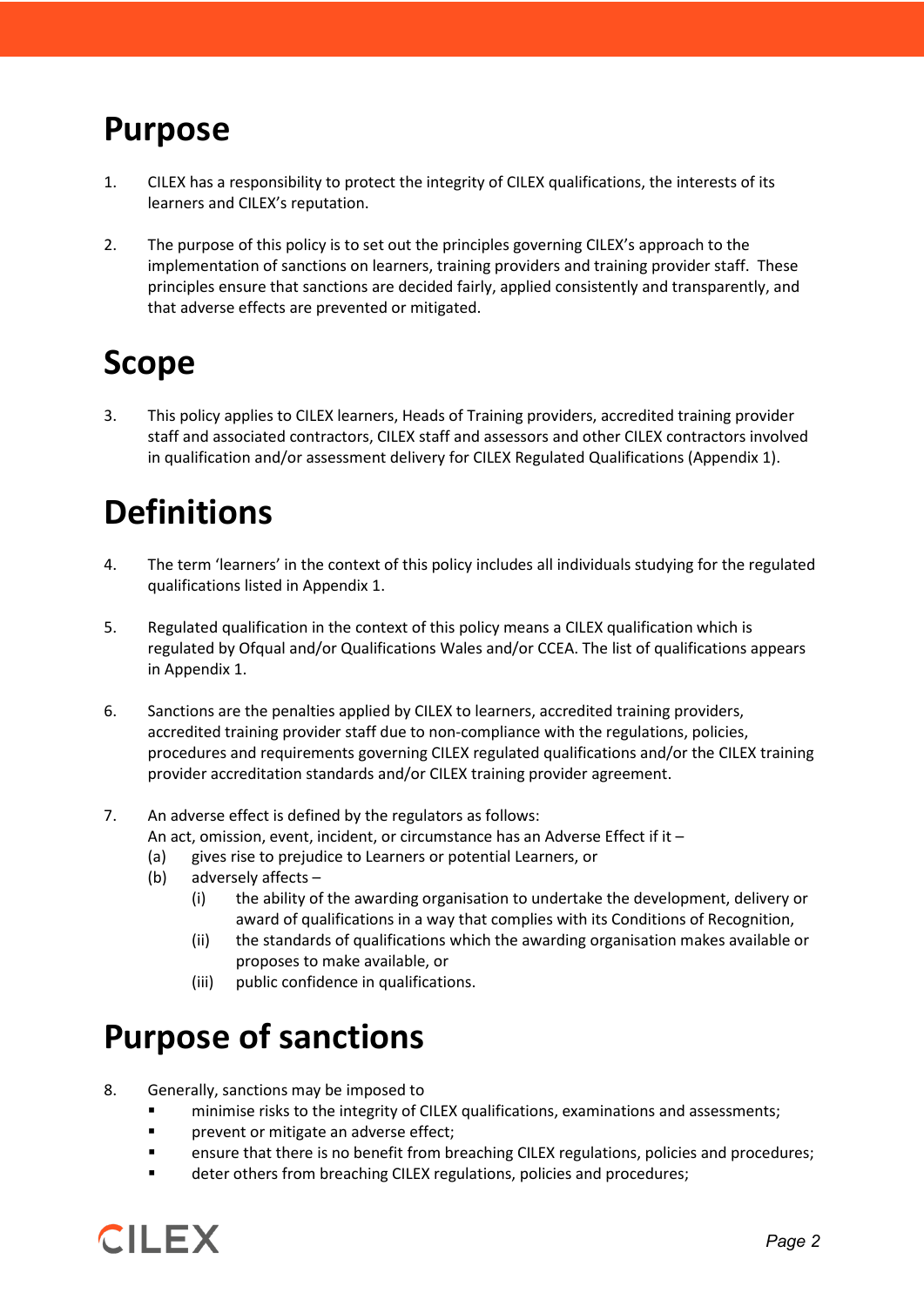- **EXECUTE:** maintain confidence in CILEX qualifications.
- 9. Learner sanctions may be applied to a learner who has breached CILEX regulations, policies and procedures, to mitigate the impact of the breach, ensure that a learner does not gain an advantage and/or deter other learners from breaching CILEX rules and regulations.
- 10. Training provider sanctions may be applied to a CILEX accredited training provider to address performance issues, failings in relation to delivery and/or assessment of CILEX qualifications, suspected or proven malpractice, maladministration, non-compliance with the CILEX accredited training provider agreement and/or CILEX accreditation standards.
- 11. Training provider staff sanctions may be applied to a member of staff at an accredited training provider to address failings by training provider staff in relation to delivery and/or assessment of CILEX qualifications, malpractice and maladministration.

#### **Implementation of sanctions**

- 12. CILEX imposes sanctions commensurate with the gravity of the issue, incident, non-compliance, malpractice or maladministration identified in accordance with the relevant criteria set out in Appendix 2 (Learner Sanctions), Appendix 3 (Training Provider Sanctions), Appendix 4 (Training Provider Staff Sanctions), as applicable. The criteria are not exhaustive, and each case is considered on its own merits.
- 13. In some circumstances, sanctions may be imposed to facilitate the investigation of a suspected incident of malpractice or maladministration, or to mitigate a risk to the integrity of a CILEX qualification whilst an incident is being investigated.
- 14. Training provider sanctions may be imposed at qualification or training provider level.
- 15. Sanctions may be applied flexibly, if particular mitigating or aggravating circumstances are identified.
- 16. When deciding training provider sanctions CILEX will consider the impact on learners who may be affected through no fault of their own. Where necessary, CILEX will seek to support learners affected, for example, by identifying alternative training providers for continued study.
- 17. CILEX will advise training providers of the corrective action required to rectify the issues which led to the imposition of a sanction and the timeline for completion.

#### **Roles and Responsibilities**

- 18. Learner sanctions may be decided by the CILEX Qualifications Malpractice Panel, CILEX Qualifications Appeals Panel, CILEX Head of Awarding Organisation or a Manager nominated by the CILEX Head of Awarding Organisation.
- 19. Training provider sanctions and training provider staff sanctions may be decided by the CILEX Qualifications Malpractice Panel, CILEX Qualifications Appeals Panel, the Head of Awarding Organisation and CILEX Officers responsible for overseeing training provider monitoring and quality assurance or training provider investigations.

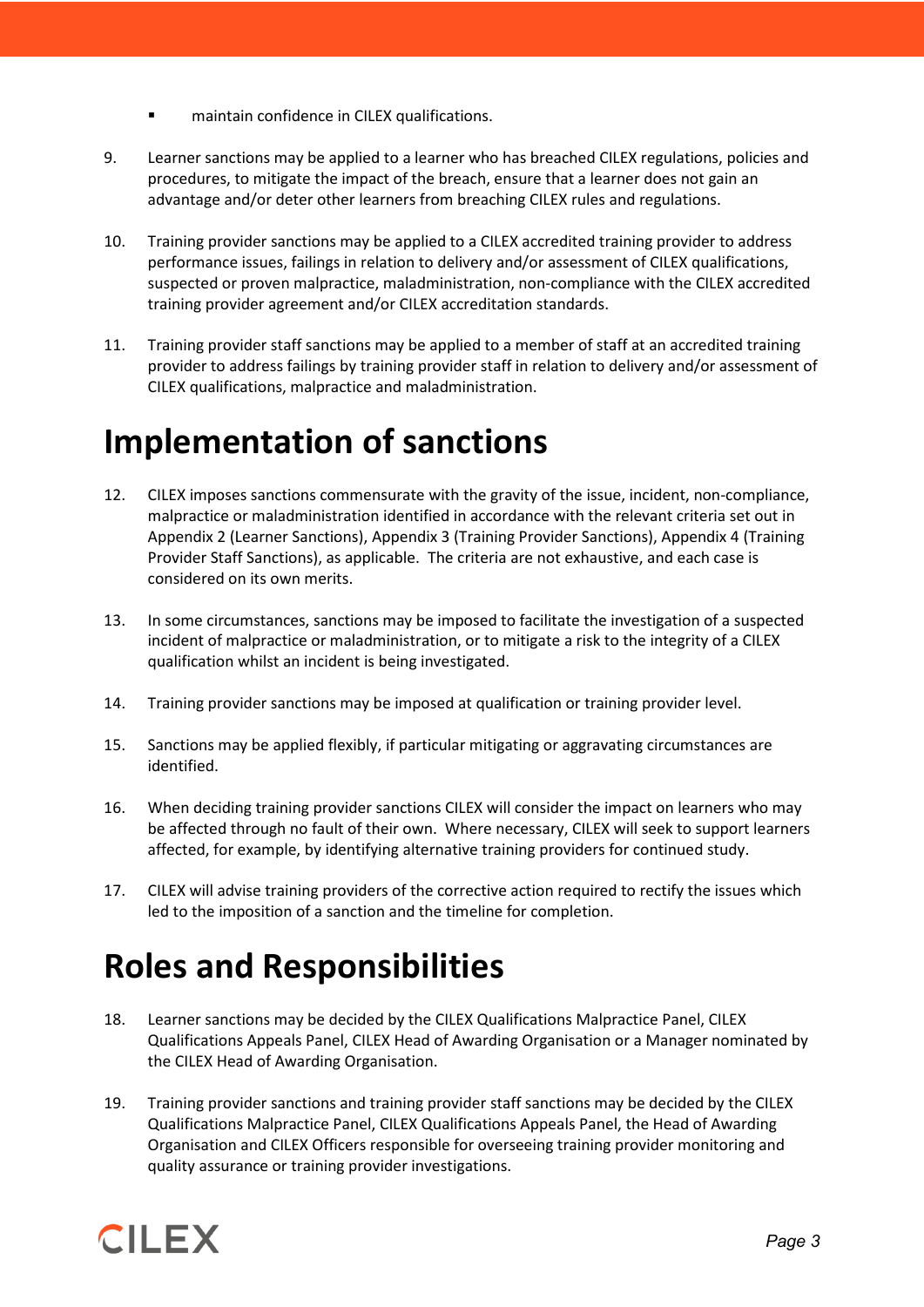#### **Informing training providers**

- 20. In the event that a sanction is imposed on a training provider or a member of training provider staff, the Head of Training provider will be provided with the following information:
	- the sanction to be applied, including, where appropriate, the qualification/s, unit/s to which the sanction applies;
	- **the reasons underpinning the decision to apply the sanction;**
	- **the corrective action which must be taken, as applicable;**
	- the timeline for the completion of the corrective action.
- 21. The Head of Training provider will be responsible for ensuring compliance with the sanction/s and any associated actions.
- 22. The Head of Training provider will normally be advised about sanctions imposed on the training provider's learners.

### **Reviewing training provider sanctions**

- 23. The CILEX Accreditation team is responsible for monitoring the corrective action taken by a training provider to address the issues which informed the implementation of a sanction.
- 24. Sanctions may be reduced or lifted when the corrective action has been completed, subject to CILEX being satisfied that the level of risk is reduced, with the exception of a Level 5 sanction (withdrawal of accreditation). CILEX may permit a training provider issued a Level 5 sanction to reapply for accreditation following a minimum period of 12 months since the implementation of the sanction, however, CILEX reserves the right to impose a longer timeframe or to not accept an application for reaccreditation.
- 25. Where corrective measures are not put in place in accordance with CILEX requirements and timeline, a higher-level sanction may be applied.
- 26. Where a sanction is imposed whilst an incident of suspected malpractice or maladministration is being investigated, the sanction may be removed at the conclusion of the investigation subject to the investigation findings.

## **Appeals**

- 27. Training providers, training provider staff and learners may appeal against sanctions imposed by the CILEX Qualifications Malpractice Panel in relation to an incident of malpractice or maladministration. Training providers, training provider staff or learners should refer to the CILEX Appeals Policy – CILEX Regulated Qualifications and the CILEX Malpractice and Maladministration Appeals Procedure – CILEX Regulated Qualifications.
- 28. Sanctions imposed by CILEX for other reasons cannot be appealed. In such circumstances training providers or learners may wish to consider making a complaint in accordance with the CILEX Complaints Policy.

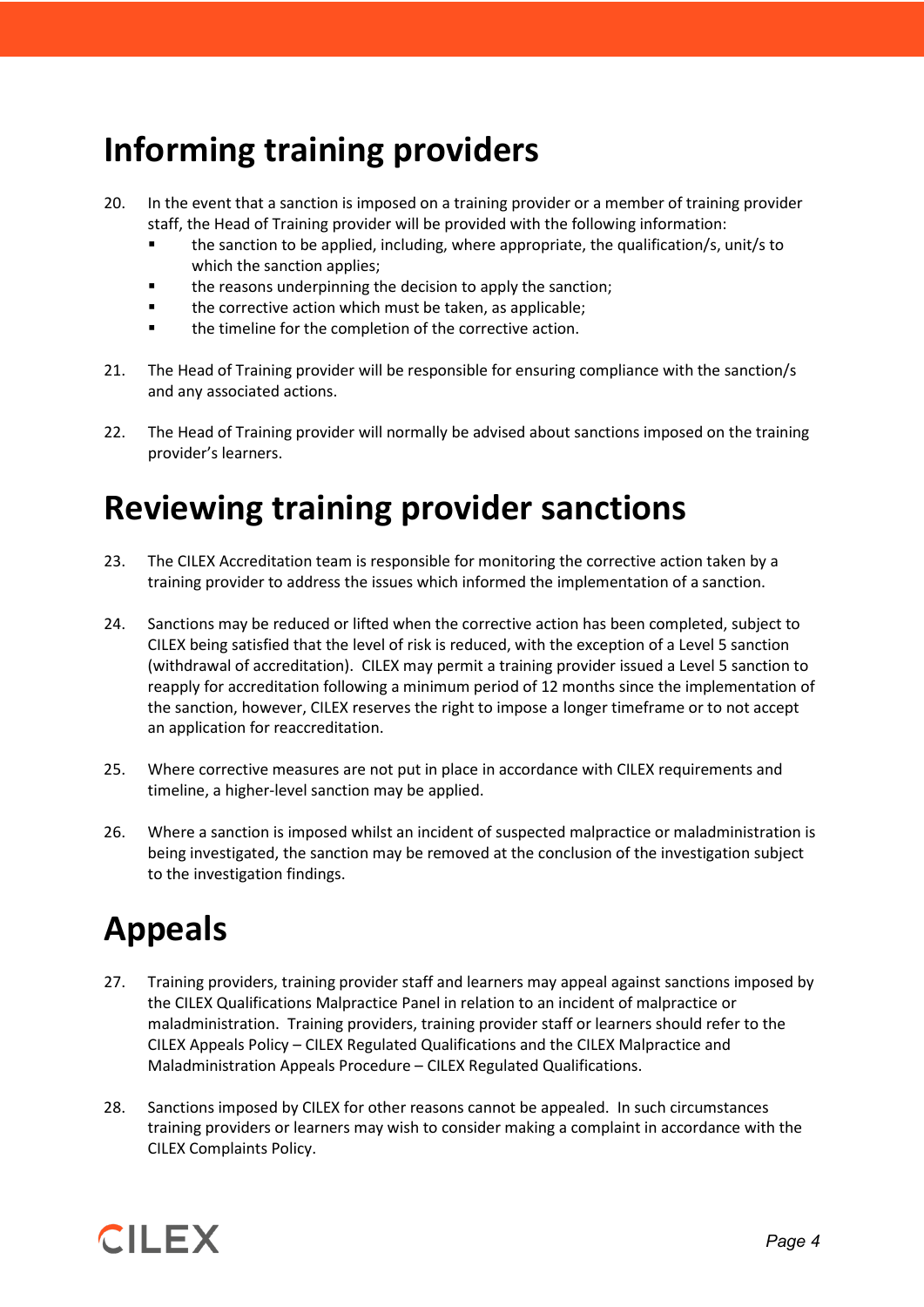# **Notification of other awarding organisations and CILEX regulators**

- 29. CILEX reserves the right to notify Ofqual, Qualifications Wales, CCEA, CILEX Regulation Ltd. (as applicable) where an incident which led to the imposition of a sanction could lead to an adverse effect.
- 30. CILEX reserves the right to inform other awarding organisations where CILEX has reasonable cause to believe that an incident which led to the imposition of a sanction could affect another awarding organisation.

### **Record keeping**

31. All records and evidence applicable to the CILEX Sanctions Policy will be retained for three years.

## **Policy review arrangements**

- 32. This policy is subject to a three-year review cycle. However, the policy may be reviewed more frequently to address regulatory changes, operational feedback or concerns brought to the attention of CILEX to ensure the policy remains fit for purpose.
- 33. This policy is also reviewed as part of CILEX ongoing quality improvement monitoring.

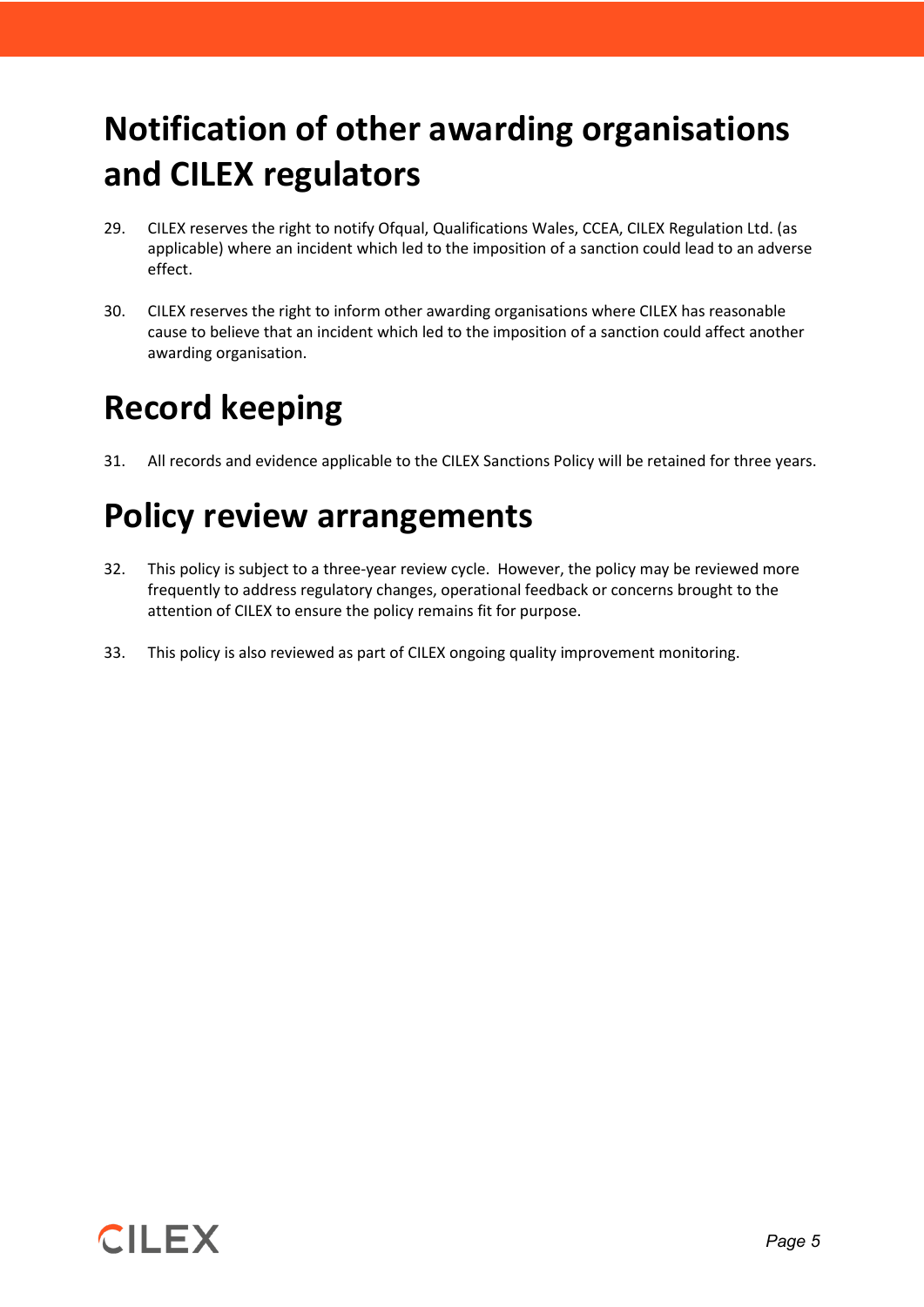**Appendix 1**

#### **CILEX Regulated Qualifications:**

CILEX Level 2 Award in Legal Studies CILEX Level 2 Certificate in Legal Studies CILEX Level 2 Diploma in Legal Studies CILEX Level 2 Certificate for Legal Secretaries CILEX Level 2 Diploma for Legal Secretaries CILEX Level 3 Certificate for Legal Secretaries CILEX Level 3 Diploma for Legal Secretaries CILEX Level 3 Diploma in Law and Legal Skills CILEX Level 3 Certificate in Law and Practice CILEX Level 3 Diploma in Law and Practice CILEX Level 6 Certificate in Law CILEX Level 6 Diploma in Law and Practice CILEX Level 6 Diploma in Legal Practice (Graduate FastTrack Diploma)

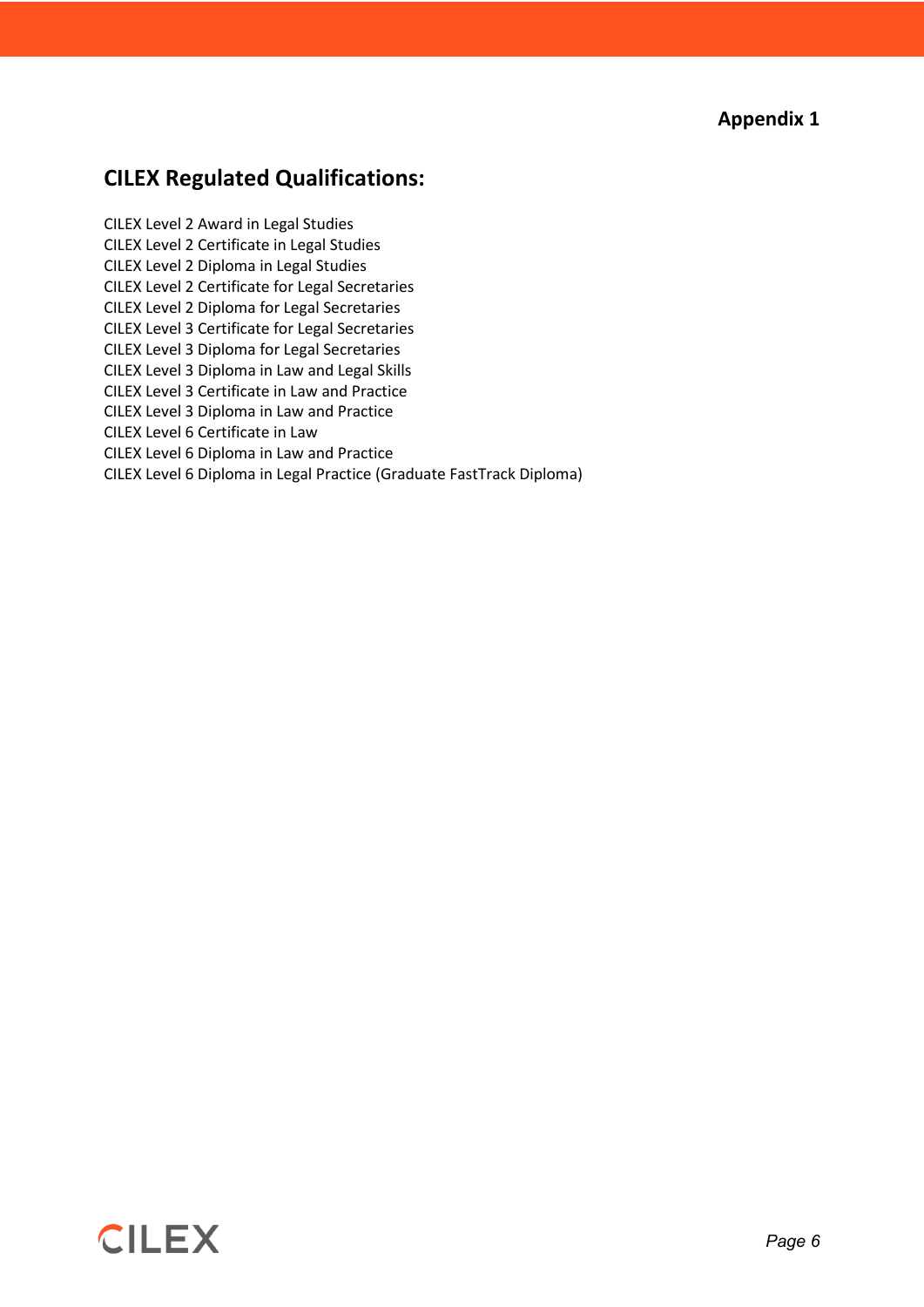#### **Learner Sanctions Criteria**

The learner sanctions criteria inform the level of sanction imposed on a learner. The criteria are **not exhaustive** but provide a benchmark against which individual cases are considered.

| <b>Sanction</b>            | Criteria                                                                                   |  |  |
|----------------------------|--------------------------------------------------------------------------------------------|--|--|
| Written warning            | Minor violations which do not adversely impact the integrity of an                         |  |  |
|                            | examination/assessment, for example:                                                       |  |  |
|                            |                                                                                            |  |  |
|                            | ٠<br>Mobile telephone makes noise for a short period during an examination but is not in   |  |  |
|                            | learner's possession                                                                       |  |  |
|                            | Refusal to adhere to invigilator's/supervisor's instructions of a minor nature for an<br>٠ |  |  |
|                            | assessment undertaken under controlled (invigilated or supervised) conditions which        |  |  |
|                            | does not disrupt other candidates or compromise the assessment                             |  |  |
|                            | Failing to keep a learner's own work secure which does not have an adverse impact<br>٠     |  |  |
|                            | on the integrity of the assessment                                                         |  |  |
| One assessment             | Significant violations which affect the integrity of the assessment for one task only, for |  |  |
| task for a                 | example:                                                                                   |  |  |
| Professional               |                                                                                            |  |  |
| Skills assessment          | Drafts or final versions for one Professional Skills task shared with another learner<br>٠ |  |  |
| declared void <sup>1</sup> | Copying another learner's work for one Professional Skills task only<br>٠                  |  |  |
|                            | Working together with another learner (or other learners) to produce the response<br>٠     |  |  |
|                            | for one Professional Skills task only                                                      |  |  |
|                            | Learner work for one Professional Skills task only is not individual and original<br>٠     |  |  |
|                            | Plagiarism - a substantial amount of material from a published work (including the<br>٠    |  |  |
|                            | internet) not referenced for one task only                                                 |  |  |
| Assessment                 | Significant violations which compromise, attempt to compromise or may compromise           |  |  |
| result declared            | the process of assessment, the integrity of a qualification or the validity of a result or |  |  |
| void                       | certificate, and/or damage the reputation or credibility of CILEX, for example:            |  |  |
|                            |                                                                                            |  |  |
|                            | Failing to comply with ID check requirements<br>٠                                          |  |  |
|                            | Failing to comply with requirements to ensure the integrity of an<br>٠                     |  |  |
|                            | examination/assessment                                                                     |  |  |
|                            | Engaging in activities which undermine the integrity of the assessment and/or<br>٠         |  |  |
|                            | qualification                                                                              |  |  |
|                            | Unprofessional, disruptive or non-compliant behaviour<br>٠                                 |  |  |
|                            | Having non-permitted materials/devices or similar in an examination<br>٠                   |  |  |
|                            | Producing or attempting to produce work for an exam/assessment which is not<br>٠           |  |  |
|                            | authentic                                                                                  |  |  |
|                            | Attempting to breach or breaching the security or confidentiality of confidential<br>٠     |  |  |
|                            | assessment materials                                                                       |  |  |
|                            | Altering or interfering with CILEX assessment documentation, for example,<br>٠             |  |  |
|                            | examination permits, key code slips, results notifications or certificates                 |  |  |

<sup>1</sup>Where the malpractice proven in relation to one Professional Skills assessment task is considered to have a significant impact on the integrity of the whole assessment, CILEX reserves the right to void the complete assessment and not just one task.

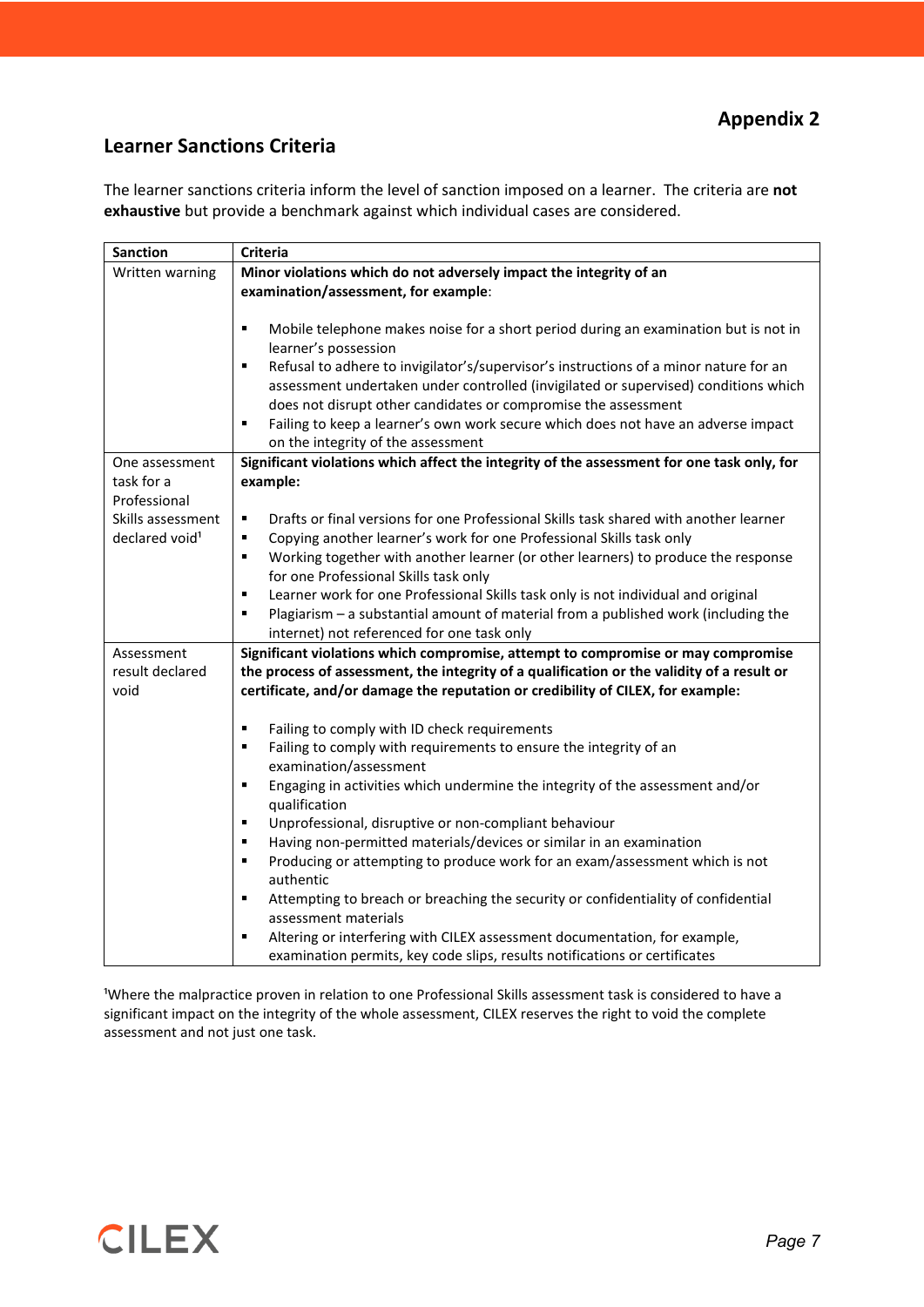#### **Accredited Training Provider Sanctions Criteria**

CILEX reserves the right to apply the sanctions flexibly, as appropriate, to a determined situation and may use more than one sanction in an instance where it is judged to be required.

| <b>Sanction</b><br>level | <b>Sanction</b>                                                                                                         | <b>Criteria</b>                                                                                                                                                                                                                                                                                                                                                                                          |
|--------------------------|-------------------------------------------------------------------------------------------------------------------------|----------------------------------------------------------------------------------------------------------------------------------------------------------------------------------------------------------------------------------------------------------------------------------------------------------------------------------------------------------------------------------------------------------|
| Level 1                  | Void learner<br>assessment<br>(including<br>examination)<br>results                                                     | Integrity of an assessment/examination has been compromised<br>Integrity of assessment decisions compromised                                                                                                                                                                                                                                                                                             |
| Level 2                  | Temporary<br>suspension of<br>learner<br>registration and/or<br>certification for a<br>specific CILEX<br>qualification  | Failure or suspected failure to comply with the CILEX Accredited Training<br>Provider Standards, accredited training provider agreement and/or<br>qualification requirements for a specific CILEX qualification which could or<br>has:<br>led to an adverse effect<br>$\bullet$<br>compromised the integrity or standards of a CILEX qualification<br>$\bullet$<br>Non-payment of invoices               |
| Level 3                  | Temporary<br>suspension of<br>learner<br>registration and/or<br>certification for all<br><b>CILEX</b><br>qualifications | Failure or suspected failure to comply with the CILEX Accredited Training<br>Provider Standards, accredited training provider agreement and/or<br>qualification requirements which could have or has:<br>led to an adverse effect<br>$\bullet$<br>compromised the integrity or standards of a CILEX qualification<br>$\bullet$<br>Non-payment of invoices                                                |
| Level 4                  | Withdrawal of<br>approval of<br>training provider<br>to deliver specific<br><b>CILEX</b><br>qualification/s             | Significant or repeated failure to comply with the CILEX Accredited Training<br>Provider Standards, accredited training provider agreement and/or<br>qualification requirements for a specific CILEX qualification/s which could<br>have or has:<br>led to an adverse effect<br>$\bullet$<br>compromised the integrity or standards of a CILEX qualification<br>$\bullet$<br>Non-payment of invoices     |
| Level 5                  | Withdrawal of<br><b>CILEX</b><br>accreditation                                                                          | Significant or repeated failure to comply with the CILEX Accredited Training<br>Provider Standards, accredited training provider agreement and/or<br>qualification requirements which could have or has:<br>led to an adverse effect<br>$\bullet$<br>compromised the integrity or standards of a CILEX qualification<br>$\bullet$<br>adversely impacted on CILEX's reputation<br>Non-payment of invoices |